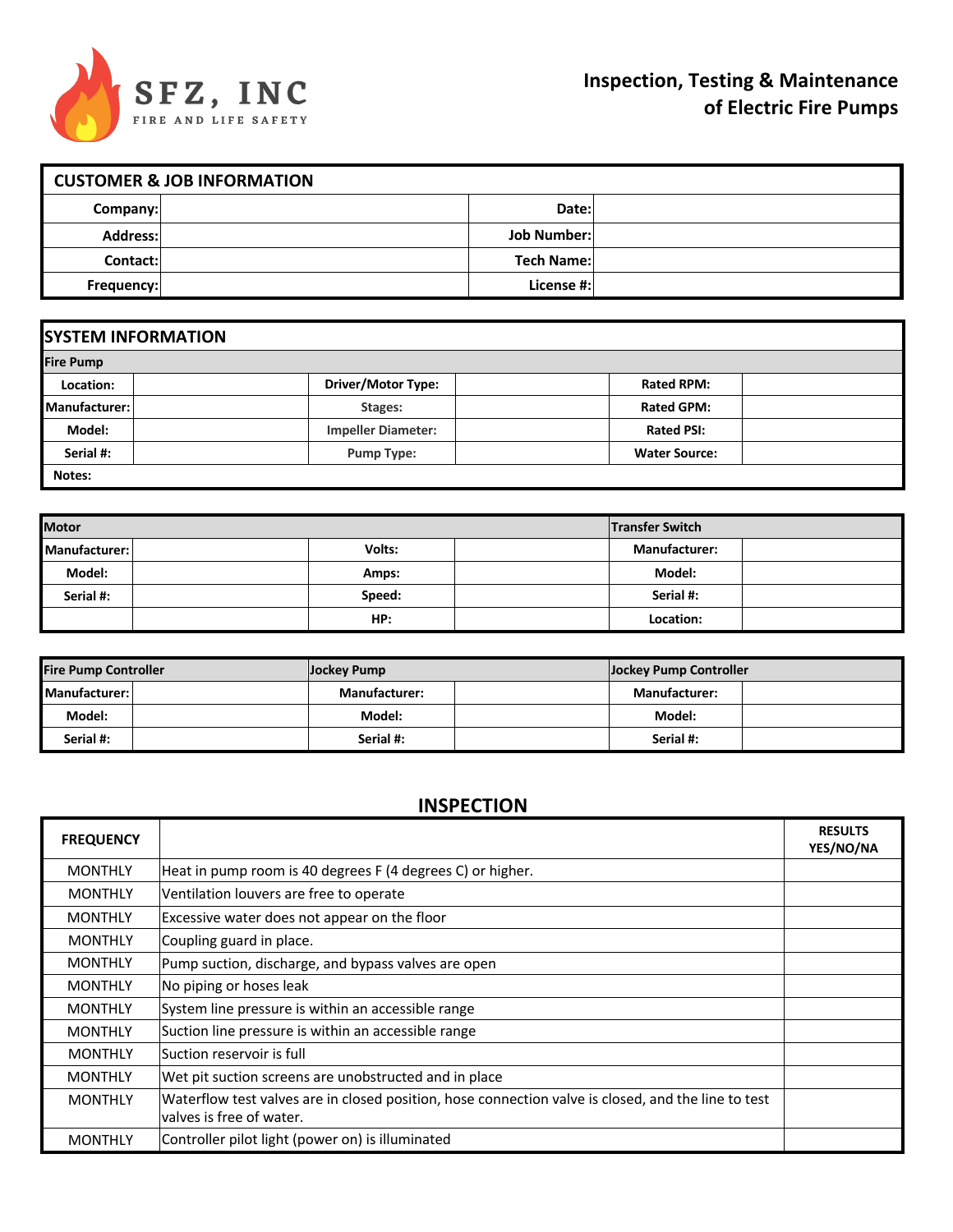

| <b>MONTHLY</b> | Transfer switch normal power light is illuminated                                                                                   |  |
|----------------|-------------------------------------------------------------------------------------------------------------------------------------|--|
| <b>MONTHLY</b> | Isolating switch for standby power is closed                                                                                        |  |
| <b>MONTHLY</b> | Reverse-phase alarm light is not illuminated                                                                                        |  |
| <b>MONTHLY</b> | Normal-phase rotation light is illuminated                                                                                          |  |
| <b>MONTHLY</b> | Oil level in vertical motor sight glass is within acceptable range                                                                  |  |
| <b>MONTHLY</b> | Pressure maintenance (jockey) pump has power                                                                                        |  |
| <b>MONTHLY</b> | Record pump's highest and lowest pressure on the fire pump control log.                                                             |  |
|                |                                                                                                                                     |  |
| <b>ANNUAL</b>  | Inspect parallel and angular alignment                                                                                              |  |
| <b>ANNUAL</b>  | Test power transfer switch<br>Voltage:<br>Amperage:<br>٠<br>RPM:<br>٠<br>Suction pressure:<br>(psi)<br>Discharge pressure:<br>(psi) |  |
| <b>ANNUAL</b>  | Test main relief valve                                                                                                              |  |
| <b>ANNUAL</b>  | Inspect flexible hoses and connections                                                                                              |  |
| <b>ANNUAL</b>  | Inspect plumbing parts - inside and outside panels                                                                                  |  |
| <b>ANNUAL</b>  | Inspect pump shaft end play                                                                                                         |  |
| <b>ANNUAL</b>  | Inspect accuracy of pressure gauges and sensors, and change as needed                                                               |  |
| <b>ANNUAL</b>  | Inspect pump coupling alignment                                                                                                     |  |
| <b>ANNUAL</b>  | Inspect for corrosion on printed circuit boards                                                                                     |  |
| <b>ANNUAL</b>  | Inspect for cracked cable/wire insulation                                                                                           |  |
| <b>ANNUAL</b>  | Test electronic control module (ECM); confirm functioning correctly                                                                 |  |
| <b>ANNUAL</b>  | Inspect sacrificial anode; replace as needed                                                                                        |  |
| <b>ANNUAL</b>  | Alarm indicating (visual and functional) operating correctly                                                                        |  |
| <b>ANNUAL</b>  | Lubricate bearings and change as needed                                                                                             |  |

**GENERAL INSPECTION COMMENTS**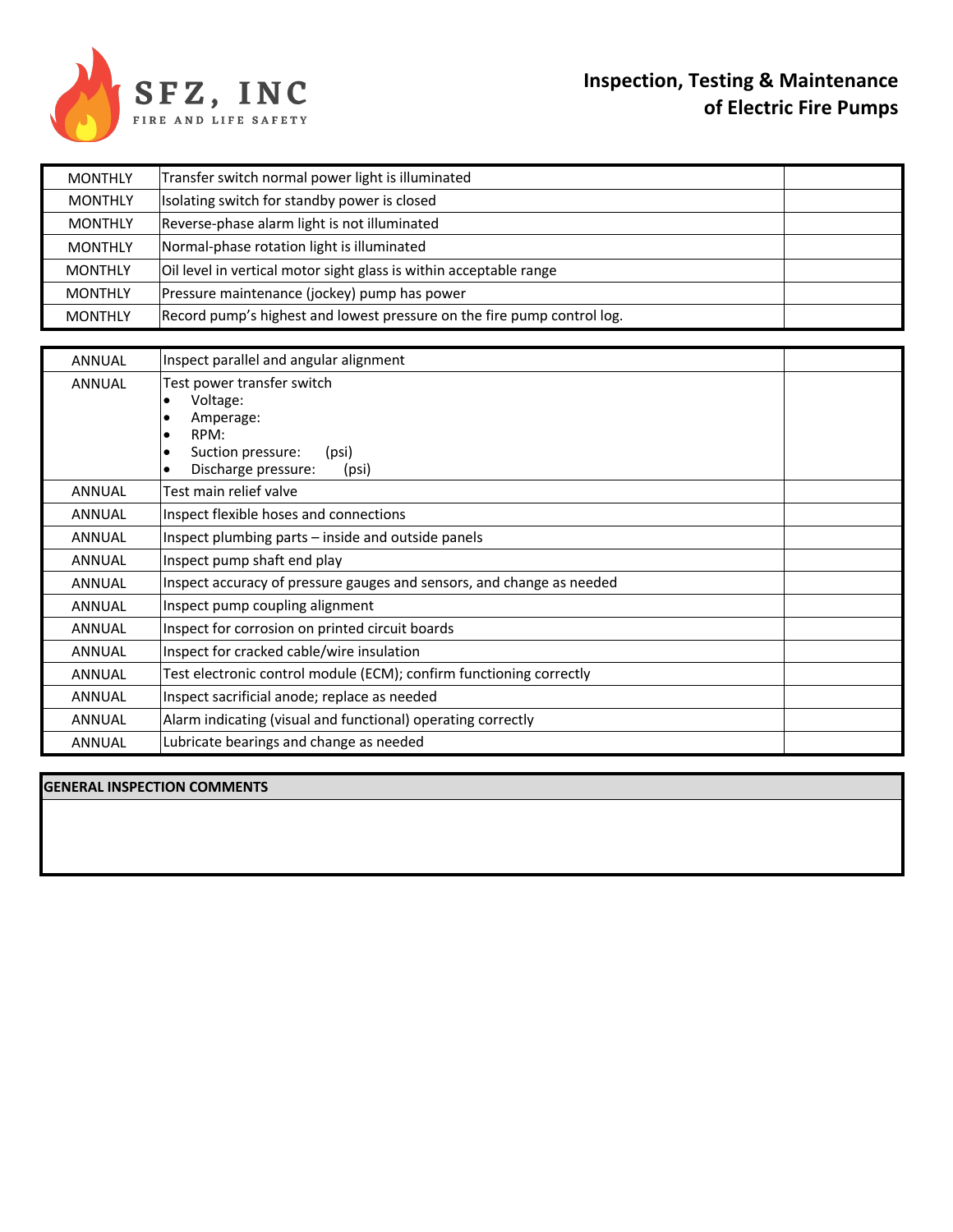

## **Inspection, Testing & Maintenance of Electric Fire Pumps**

## **TESTING**

| <b>CHURN/NO FLOW TEST</b>                                                  |  |
|----------------------------------------------------------------------------|--|
| Pertinent notifications made before testing                                |  |
| Fire pump in service                                                       |  |
| Pump operate for 10 minutes?                                               |  |
| Confirm fire pump starts in response to pressure drop                      |  |
| Check packing gland tightness                                              |  |
| Adjust gland nuts if necessary                                             |  |
| Check packing boxes, bearings or pump casing for overheating               |  |
| Check for unusual noise or vibration                                       |  |
| Circulation (casing) relief valve functions correctly                      |  |
| Time for motor to accelerate to full speed:                                |  |
| Time controller is on first step voltage:                                  |  |
| Time pump runs after starting:<br>(For pumps with automatic start feature) |  |

| <b>WEEKLY/MONTHLY TEST READINGS</b> |     |                                                  |     |  |  |
|-------------------------------------|-----|--------------------------------------------------|-----|--|--|
| <b>Fire Pump</b>                    |     | <b>Pump Churn</b>                                |     |  |  |
| <b>Start Pressure</b>               | psi | <b>Suction Pressure</b><br><b>Before Test:</b>   | psi |  |  |
| <b>Stop Pressure</b>                | psi | <b>Discharge Pressure</b><br><b>Before Test:</b> | psi |  |  |
| <b>Jockey Pump</b>                  |     |                                                  |     |  |  |
| <b>Start Pressure</b>               | psi | <b>Suction Pressure</b><br><b>During Test:</b>   | psi |  |  |
| <b>Stop Pressure</b>                | psi | <b>Discharge Pressure</b><br><b>During Test:</b> | psi |  |  |

| <b>ANNUAL PERFORMANCE TEST</b> |                                  |                                    |                            |                            |              |      |                             |
|--------------------------------|----------------------------------|------------------------------------|----------------------------|----------------------------|--------------|------|-----------------------------|
| <b>Flow</b>                    | <b>Suction Pressure</b><br>(PSI) | <b>Discharge</b><br>Pressure (PSI) | Net Pump<br>Pressure (PSI) | <b>Pump Speed</b><br>(RPM) | <b>Volts</b> | Amps | <b>Actual Flow</b><br>(GPM) |
| Churn 0%                       |                                  |                                    |                            |                            |              |      |                             |
| <b>Rated 100%</b>              |                                  |                                    |                            |                            |              |      |                             |
| Peak 150%                      |                                  |                                    |                            |                            |              |      |                             |

**GENERAL TESTING COMMENTS**